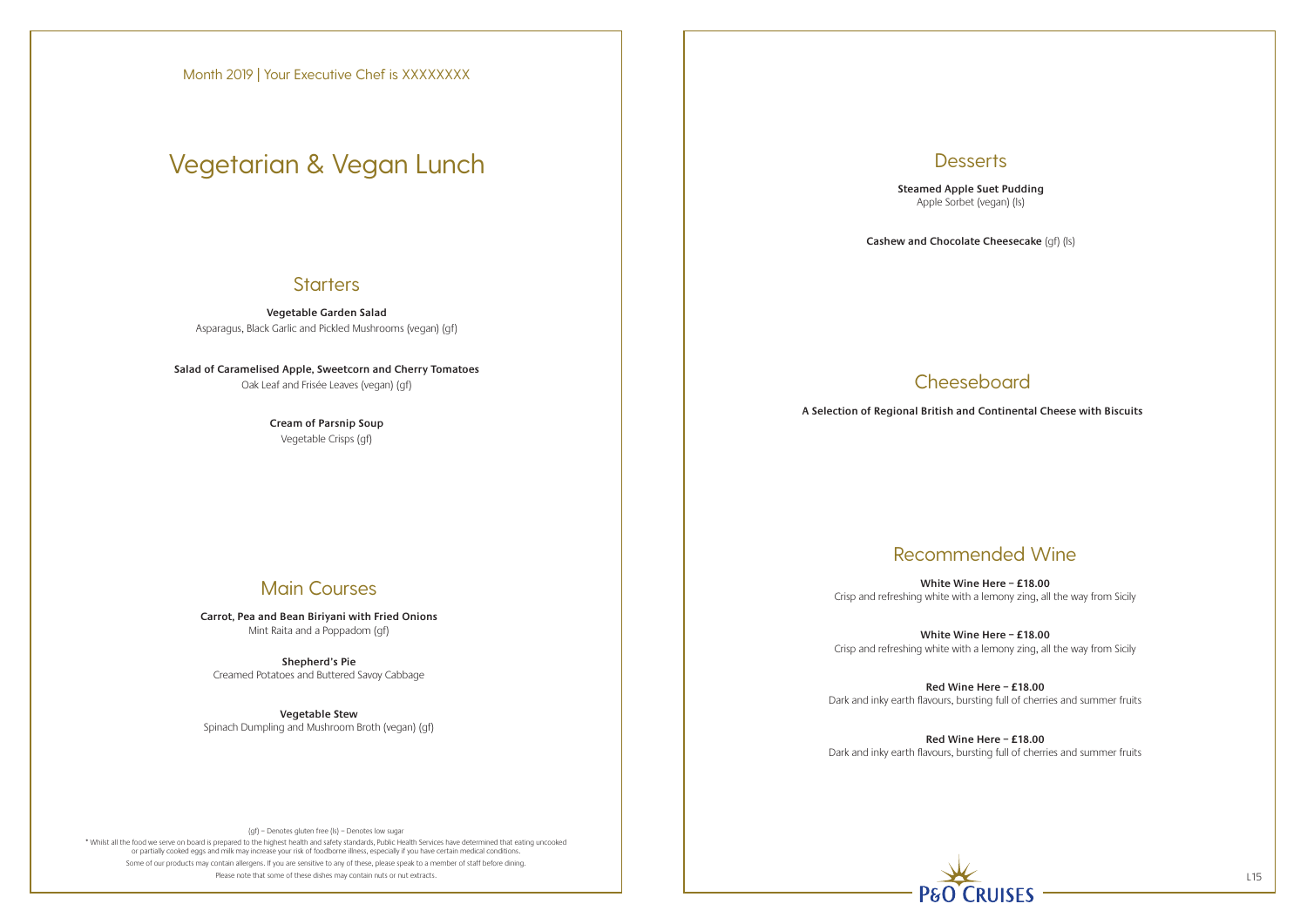\* Whilst all the food we serve on board is prepared to the highest health and safety standards, Public Health Services have determined that eating uncooked or partially cooked eggs and milk may increase your risk of foodborne illness, especially if you have certain medical conditions. Some of our products may contain allergens. If you are sensitive to any of these, please speak to a member of staff before dining. Please note that some of these dishes may contain nuts or nut extracts. L16

## **Desserts**

**Spring Lettuce and Black Olives** French Vinaigrette (vegan) (gf)

**Tian of Papaya and Peppered Pineapple Salsa** Coconut and Coriander Chutney

> **Cream of Tomato Soup** Basil Oil and Golden Croutons

## Main Courses

**Pumpkin and Courgette Noodles** Fresh Coconut, Chopped Brazil Nuts and a Soft Herb Emulsion (vegan) (gf)

> **Goan Vegetable Curry**  Rice and Chapati (vegan)

**Potato Gnocchi and Charred Broccoli** Roasted Onion and Hazelnut Jus (vegan)

**Chickpea Meringue, Roasted Pear and Dark Chocolate Soya Ganache** with Hazelnuts (vegan) (gf)

> **Mojito Panna Cotta**  Pineapple Salsa (gf) (ls)

## **Cheeseboard**

**A Selection of Regional British and Continental Cheese with Biscuits**

# Vegetarian & Vegan Lunch

## **Starters**

## Recommended Wine

**White Wine Here – £18.00** Crisp and refreshing white with a lemony zing, all the way from Sicily

**White Wine Here – £18.00** Crisp and refreshing white with a lemony zing, all the way from Sicily

**Red Wine Here – £18.00** Dark and inky earth flavours, bursting full of cherries and summer fruits

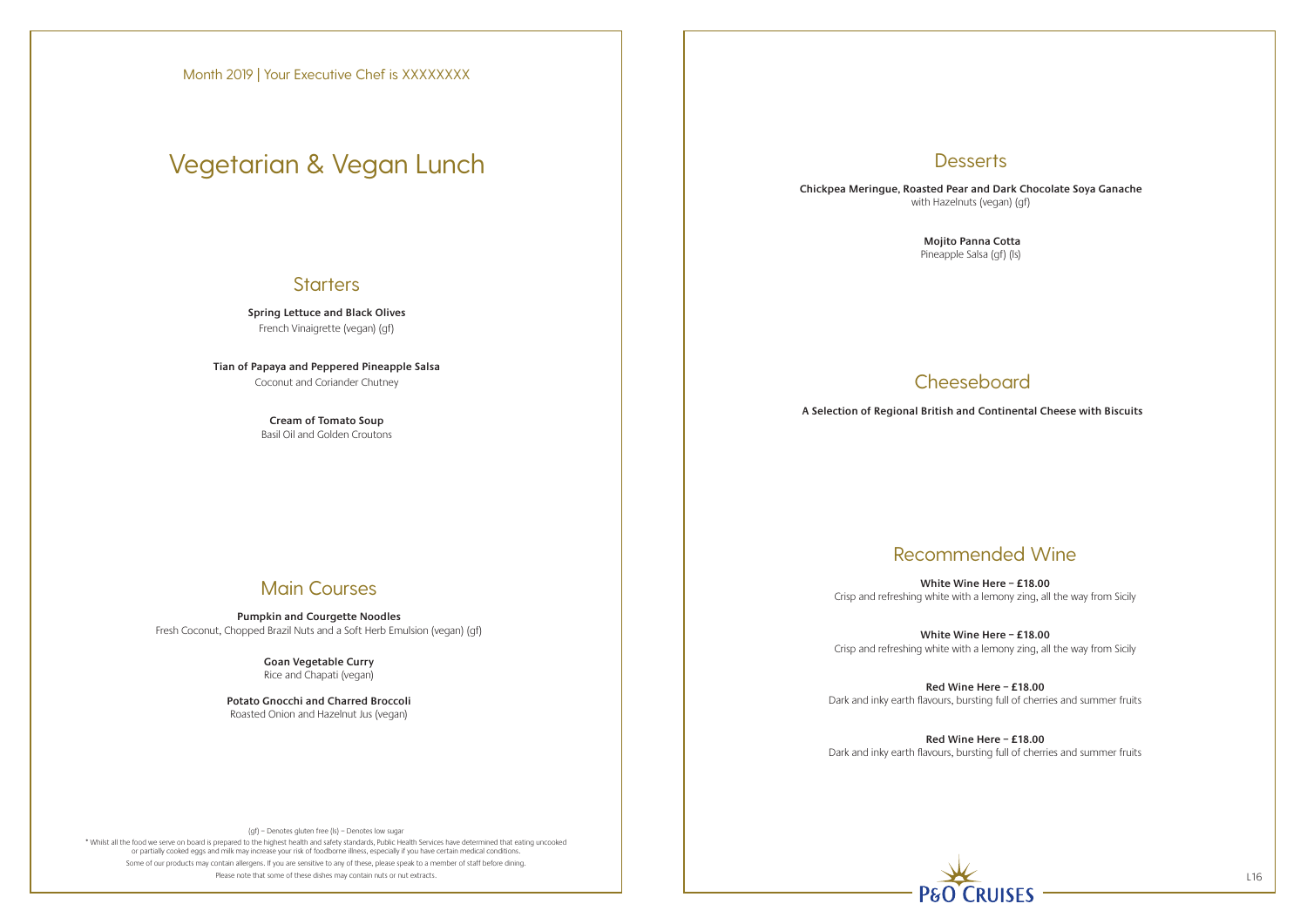\* Whilst all the food we serve on board is prepared to the highest health and safety standards, Public Health Services have determined that eating uncooked or partially cooked eggs and milk may increase your risk of foodborne illness, especially if you have certain medical conditions. Some of our products may contain allergens. If you are sensitive to any of these, please speak to a member of staff before dining. Please note that some of these dishes may contain nuts or nut extracts. L17



**Salad of Watermelon, Feta and Basil** Toasted Seeds (gf)

**Pickled Vegetables with a Goat's Cheese Terrine** Apple Purée (gf)

**Pumpkin Velouté** Coconut Milk, Toasted Seeds and Truffle Dressing (vegan) (gf)

## Main Courses

 **Sweet Potato and Kale Balls** Tomato Sauce, Soy Mushrooms and Courgettes

> **Cauliflower and Potato Curry**  Rice, Pooris and Condiments (vegan)

**Baby Globe Artichokes with Quinoa**  Beetroot, Enoki Mushroom and Garlic Cress (vegan) (gf) **Desserts** 

**Carrot Cake and Orange Segments** Cinnamon Cream Cheese (vegan) (gf)

> **Baked Rice Pudding** Black Cherry Compote (gf) (ls)

## **Cheeseboard**

**A Selection of Regional British and Continental Cheese with Biscuits**

# Vegetarian & Vegan Lunch

### **Starters**

## Recommended Wine

**White Wine Here – £18.00** Crisp and refreshing white with a lemony zing, all the way from Sicily

**White Wine Here – £18.00** Crisp and refreshing white with a lemony zing, all the way from Sicily

**Red Wine Here – £18.00** Dark and inky earth flavours, bursting full of cherries and summer fruits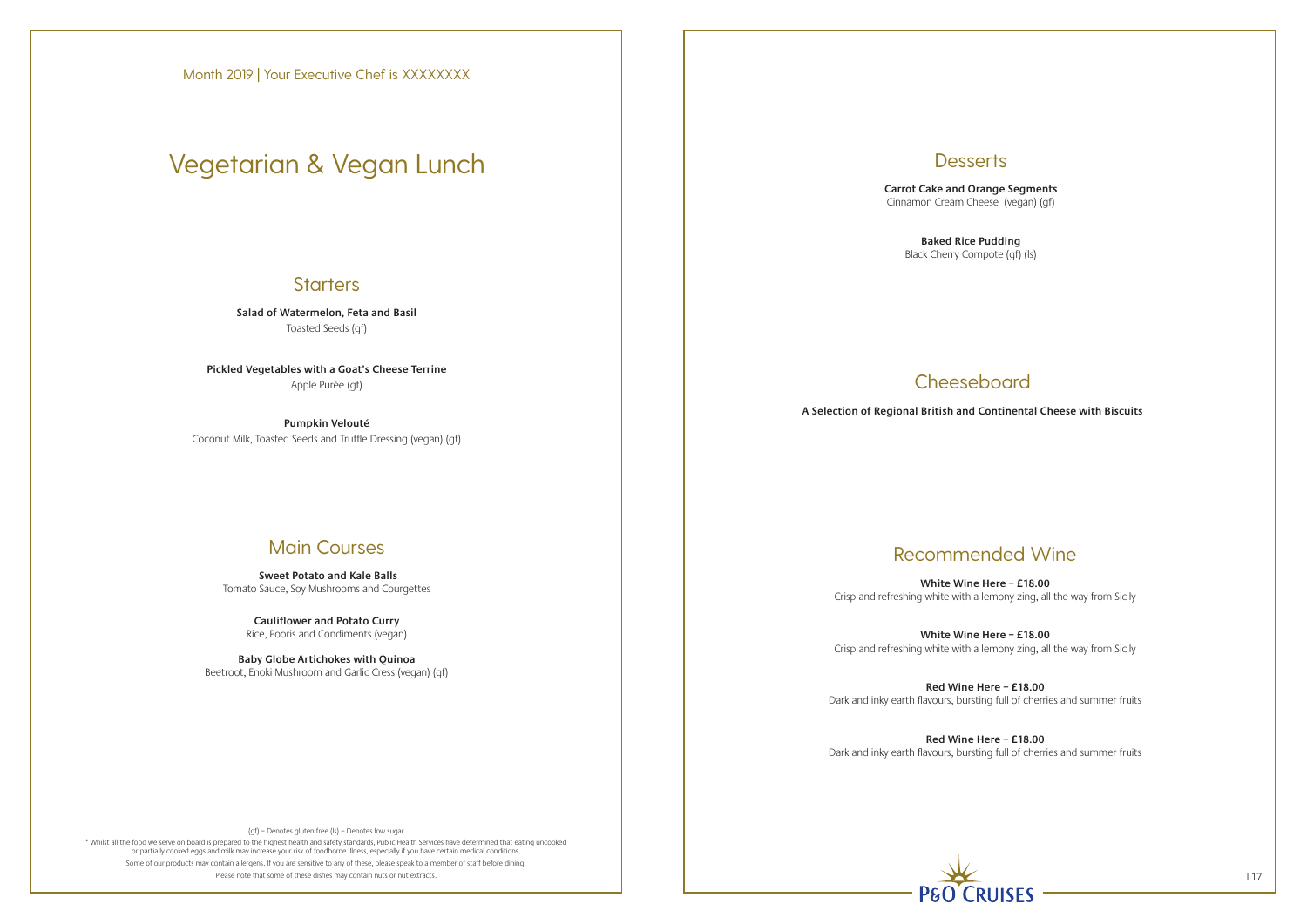\* Whilst all the food we serve on board is prepared to the highest health and safety standards, Public Health Services have determined that eating uncooked or partially cooked eggs and milk may increase your risk of foodborne illness, especially if you have certain medical conditions. Some of our products may contain allergens. If you are sensitive to any of these, please speak to a member of staff before dining. Please note that some of these dishes may contain nuts or nut extracts. L18

## **Desserts**

**Salad of Caramelised Apple, Sweetcorn and Cherry Tomatoes** Oak Leaf and Frisée Lettuce (vegan)

**Salad of Roasted Beetroot and Rosary Goat's Cheese Mousse** Balsamic Jelly (gf)

**Creamy Cheese, Onion and Sage Soup**

## Main Courses

**Spiced Cauliflower Burger** Pickled Red Cabbage and Black Pepper Ranch Dressing (gf)

> **Indian Spiced Lentils and Squash** Quinoa and Raita (vegan) (gf)

**Wild Mushroom Risotto with Winter Truffle** Crisp Onions (vegan) (gf)

**Dark Chocolate and Raspberry Crémeux** Fresh Berries (gf) (ls)

**Coconut and Lemongrass Panna Cotta** Ginger Crumb (vegan) (ls)

## **Cheeseboard**

**A Selection of Regional British and Continental Cheese with Biscuits**

Month 2019 | Your Executive Chef is XXXXXXXX

# Vegetarian & Vegan Lunch

### **Starters**

## Recommended Wine

**White Wine Here – £18.00** Crisp and refreshing white with a lemony zing, all the way from Sicily

**White Wine Here – £18.00** Crisp and refreshing white with a lemony zing, all the way from Sicily

**Red Wine Here – £18.00** Dark and inky earth flavours, bursting full of cherries and summer fruits

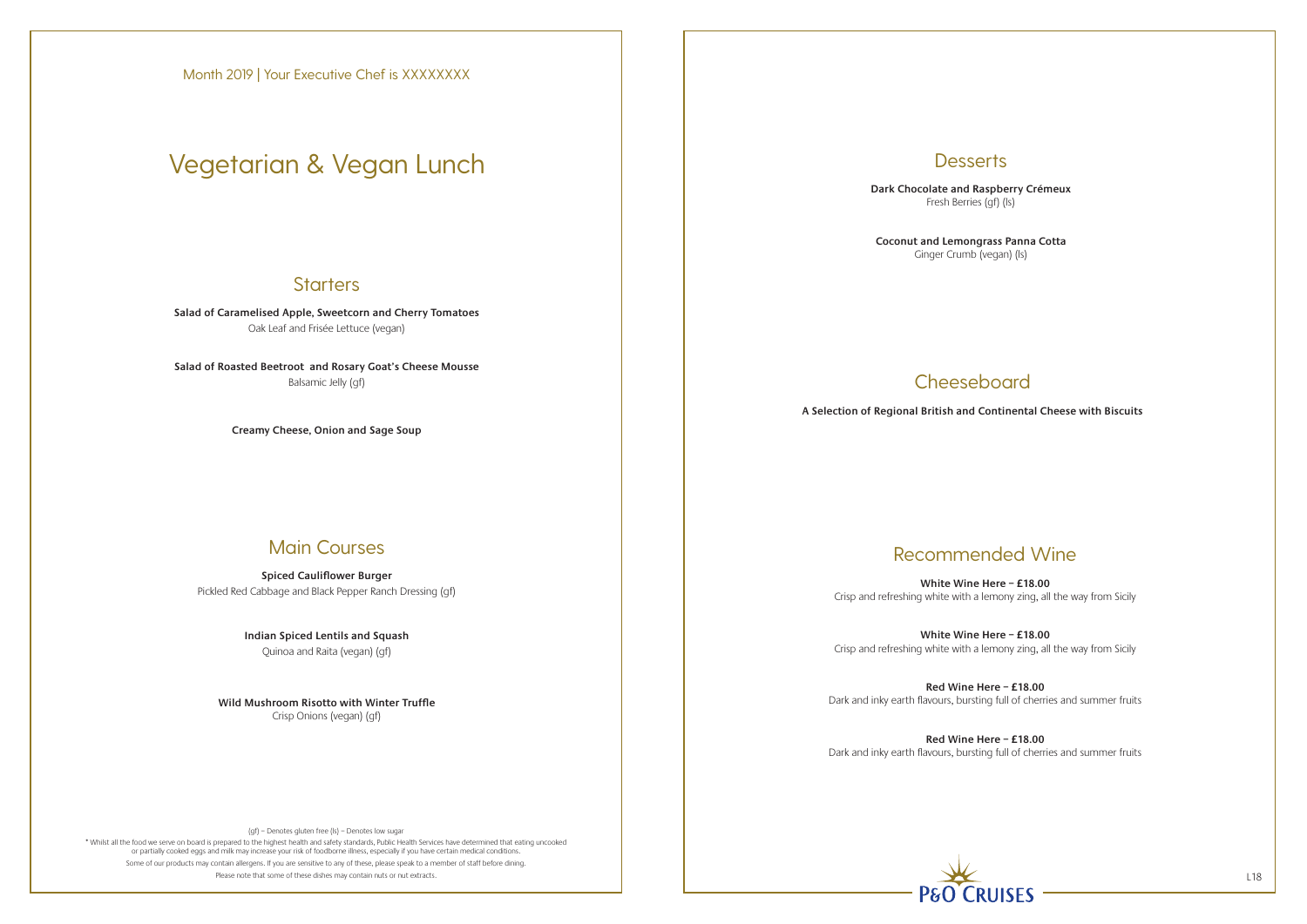\* Whilst all the food we serve on board is prepared to the highest health and safety standards, Public Health Services have determined that eating uncooked or partially cooked eggs and milk may increase your risk of foodborne illness, especially if you have certain medical conditions. Some of our products may contain allergens. If you are sensitive to any of these, please speak to a member of staff before dining. Please note that some of these dishes may contain nuts or nut extracts. L19

## **Desserts**

**Asparagus, Baby Gem Lettuce, Radish and Watermelon** (vegan) (gf)

**Plum Tomato and Buffalo Mozzarella** Basil Oil Dressing (gf)

> **French Onion Soup** Cheese Crouton

### Main Courses

**Paneer Biriyani** Raita, Kachumber Salad and Condiments (gf)

**Wild Mushroom Conchiglie Pasta** Olive Oil

**Market Vegetables** Parsnip, Carrot, Quinoa and Lemon (vegan) (gf)

**Cherry Cheesecake** Amarena Cherries (vegan) (gf)

**Italian Zuccotto Cake** Kahlúa Flavoured Crème Anglaise (ls)

## **Cheeseboard**

**A Selection of Regional British and Continental Cheese with Biscuits**

Month 2019 | Your Executive Chef is XXXXXXXX

# Vegetarian & Vegan Lunch

### **Starters**

## Recommended Wine

**White Wine Here – £18.00** Crisp and refreshing white with a lemony zing, all the way from Sicily

**White Wine Here – £18.00** Crisp and refreshing white with a lemony zing, all the way from Sicily

**Red Wine Here – £18.00** Dark and inky earth flavours, bursting full of cherries and summer fruits

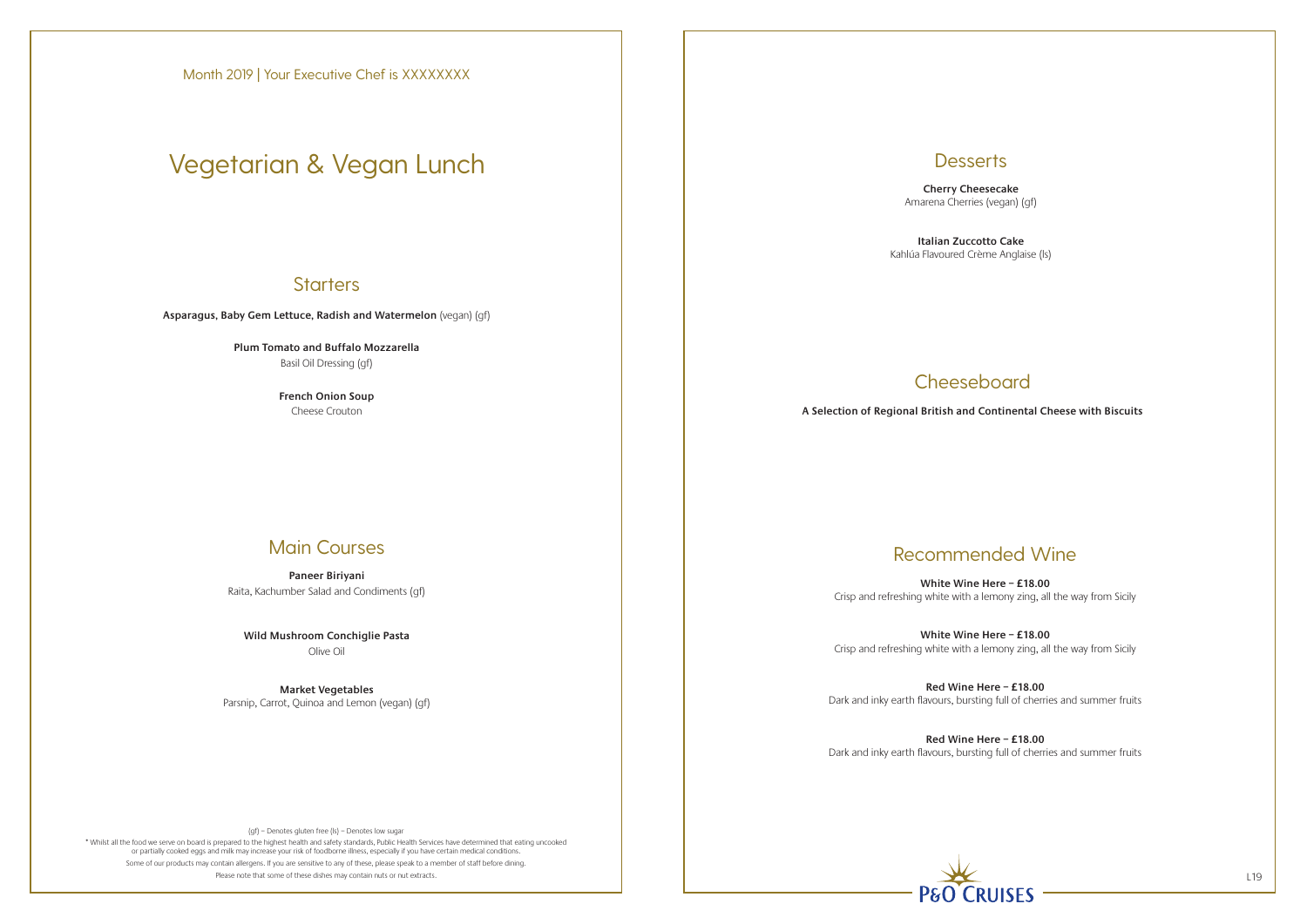\* Whilst all the food we serve on board is prepared to the highest health and safety standards, Public Health Services have determined that eating uncooked or partially cooked eggs and milk may increase your risk of foodborne illness, especially if you have certain medical conditions. Some of our products may contain allergens. If you are sensitive to any of these, please speak to a member of staff before dining. Please note that some of these dishes may contain nuts or nut extracts. L20

### **Desserts**

**Spiced Avocado and Poached Egg\*** on Sourdough Toast

**Greek Salad** Feta, Tomato, Cucumber and Black Olives (gf)

> **Andalusian Gazpacho** with Almonds (vegan) (gf)

## Main Courses

**Sweet Potato, Lentil and Black Sesame Cake** Tofu and Mango Relish

**Thai Yellow Butternut Squash and Baby Corn Curry** Jasmine Rice and Roasted Cashew Nuts (vegan) (gf)

**Pearl Barley with Cheese and Portobello Mushroom Gratin** Green Leaf Salad (vegan)

**Chocolate Marquise** Peanut Butter and Banana (vegan) (gf)

**Apple and Elderflower Jelly** Flapjack and Apple Purée (ls)

## **Cheeseboard**

**A Selection of Regional British and Continental Cheese with Biscuits**

# Vegetarian & Vegan Lunch

### **Starters**

## Recommended Wine

**White Wine Here – £18.00** Crisp and refreshing white with a lemony zing, all the way from Sicily

**White Wine Here – £18.00** Crisp and refreshing white with a lemony zing, all the way from Sicily

**Red Wine Here – £18.00** Dark and inky earth flavours, bursting full of cherries and summer fruits

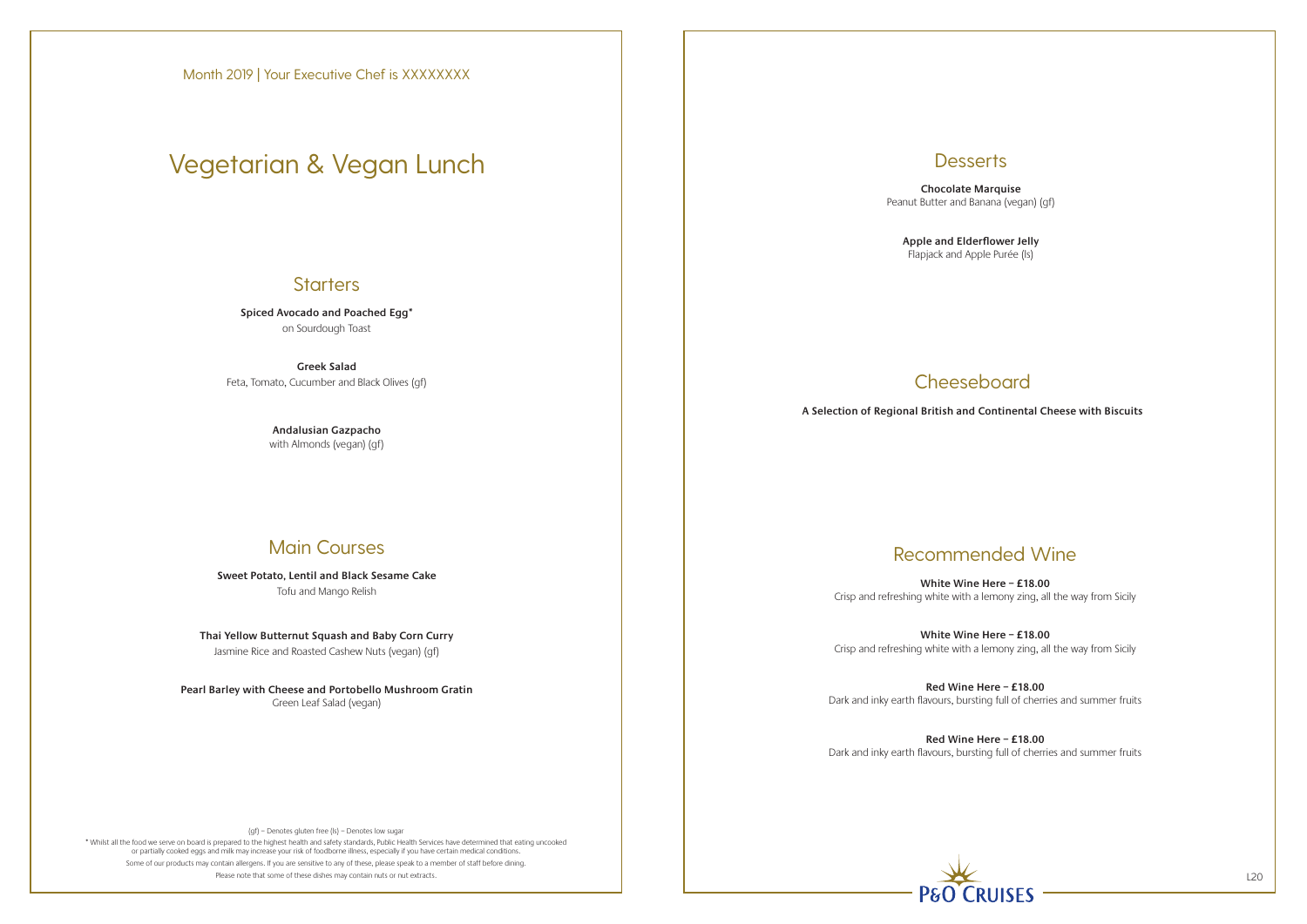\* Whilst all the food we serve on board is prepared to the highest health and safety standards, Public Health Services have determined that eating uncooked or partially cooked eggs and milk may increase your risk of foodborne illness, especially if you have certain medical conditions. Some of our products may contain allergens. If you are sensitive to any of these, please speak to a member of staff before dining. Please note that some of these dishes may contain nuts or nut extracts. L21

## **Desserts**

**Honeydew Melon and Papaya Tatare** Ginger Syrup and Crème Fraiche (gf)

**Tabbouleh Salad** Cucumber, Cherry Tomatoes and Rocket (vegan)

> **Cream of Tomato Soup** Basil Oil and Golden Croutons

## Main Courses

**Chickpea and Roasted Vegetable Masala** Steamed Rice and Puri (vegan)

> **Vegetable Samosa** Cucumber and Beetroot Raita

 **Crisp Fried Halloumi** With Baked Garlic Potato Wedges (gf) **Plum and Brown Sugar Crumble** Yoghurt (vegan)

**Cardamon and Vanilla Panna Cotta** Pear Compote (gf) (ls)

## **Cheeseboard**

**A Selection of Regional British and Continental Cheese with Biscuits**

# Vegetarian & Vegan Lunch

### **Starters**

## Recommended Wine

**White Wine Here – £18.00** Crisp and refreshing white with a lemony zing, all the way from Sicily

**White Wine Here – £18.00** Crisp and refreshing white with a lemony zing, all the way from Sicily

**Red Wine Here – £18.00** Dark and inky earth flavours, bursting full of cherries and summer fruits

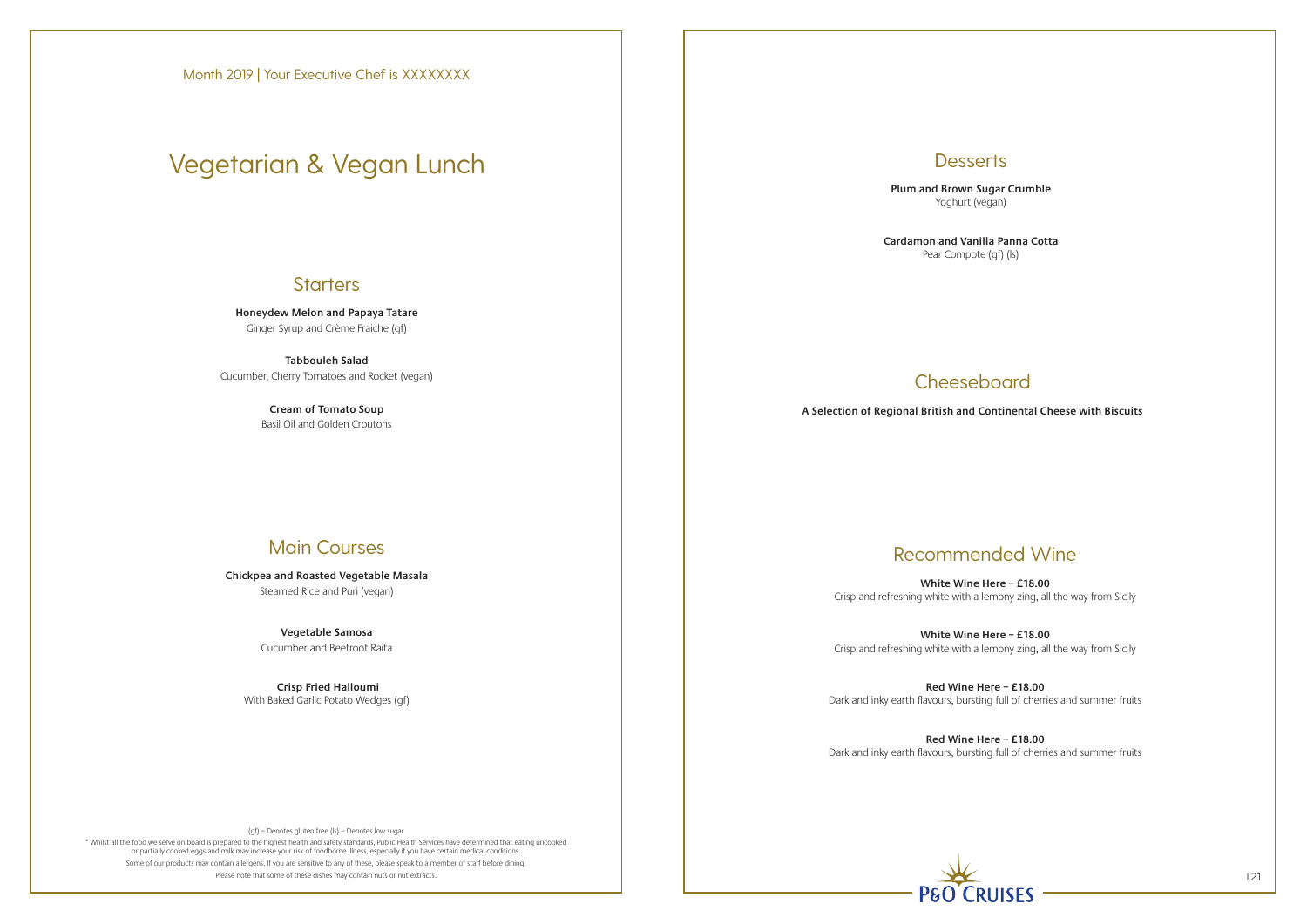\* Whilst all the food we serve on board is prepared to the highest health and safety standards, Public Health Services have determined that eating uncooked or partially cooked eggs and milk may increase your risk of foodborne illness, especially if you have certain medical conditions. Some of our products may contain allergens. If you are sensitive to any of these, please speak to a member of staff before dining. Please note that some of these dishes may contain nuts or nut extracts. L22

## **Desserts**

**Fennel and Apple Salad** (vegan) (gf)

**Dressed Asparagus and Egg Mayonnaise** Black Truffle Dressing, Cucumber and Tomato Salsa (gf)

> **Green Split Pea Soup** Malt Vinegar

## Main Courses

**Crispy Kung Pao Cauliflower** Pickled Carrots and White Radish (gf)

**Fusilli Pasta Arrabbiata**

**Spiced Quorn Fajita Wrap** Avocado, Alfalfa Sprouts and Salsa (vegan) **Steamed Pear Suet Pudding** Blackberry Sorbet (vegan)

**Cashew and Chocolate Cheesecake** (gf) (ls)

## **Cheeseboard**

**A Selection of Regional British and Continental Cheese with Biscuits**

# Vegetarian & Vegan Lunch

### **Starters**

## Recommended Wine

**White Wine Here – £18.00** Crisp and refreshing white with a lemony zing, all the way from Sicily

**White Wine Here – £18.00** Crisp and refreshing white with a lemony zing, all the way from Sicily

**Red Wine Here – £18.00** Dark and inky earth flavours, bursting full of cherries and summer fruits

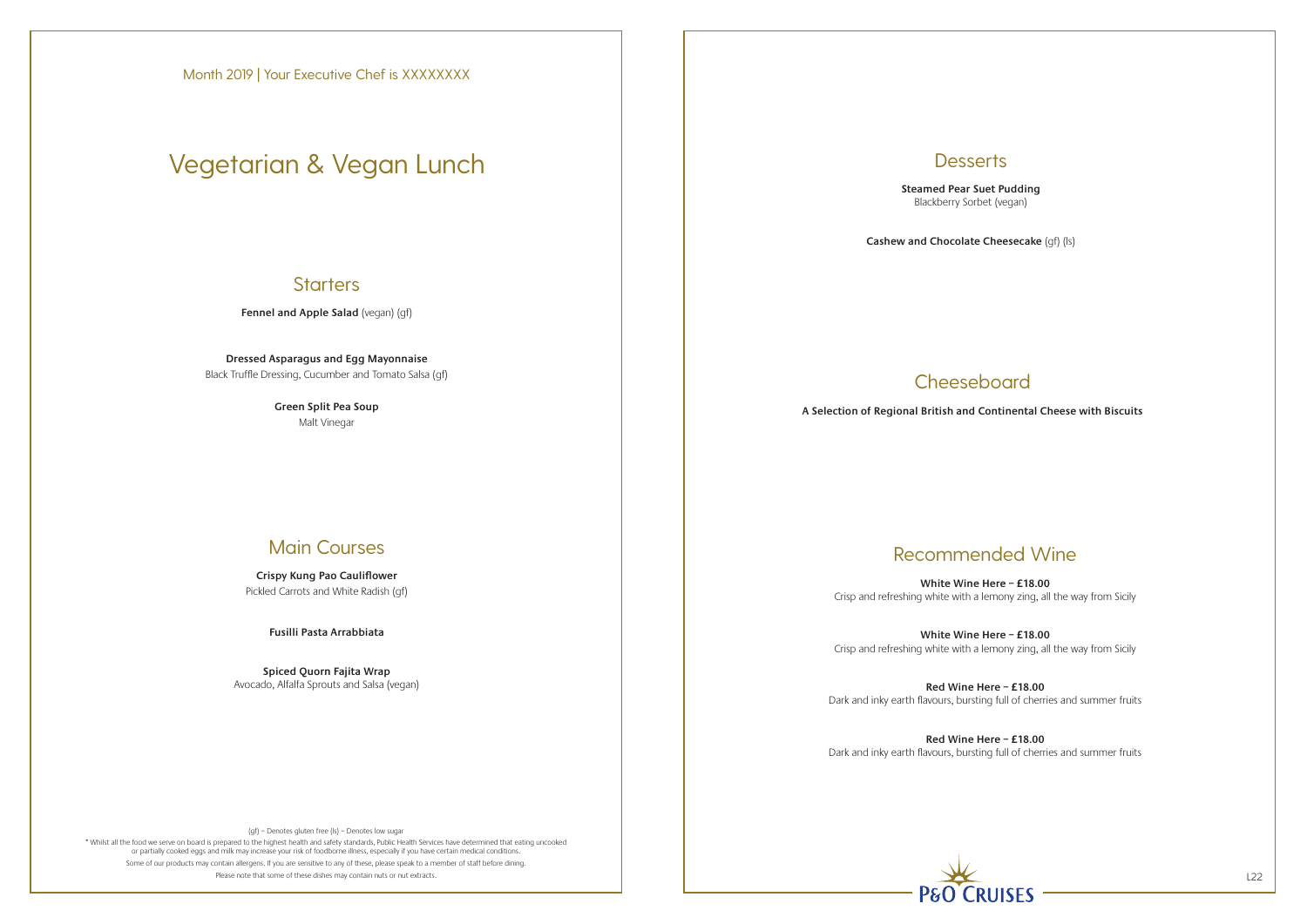\* Whilst all the food we serve on board is prepared to the highest health and safety standards, Public Health Services have determined that eating uncooked or partially cooked eggs and milk may increase your risk of foodborne illness, especially if you have certain medical conditions. Some of our products may contain allergens. If you are sensitive to any of these, please speak to a member of staff before dining. Please note that some of these dishes may contain nuts or nut extracts. L23

### **Desserts**

**Tofu and Tomato Salad** (vegan) (gf)

**Radicchio, Orange and Fennel Salad** (vegan) (gf)

**Five Bean and Lentil Soup** (gf)

## Main Courses

**Mushroom and Spinach in a Korma Sauce** Rice, Naan Bread and Condiments

**Spinach, Feta Cheese and Mushroom Strudel** Thai Red Curry Sauce and Basmati Rice

**Vegetable and Bean Chilli Taco Shells** Steamed Rice, Guacamole and Salsa (vegan) (gf)

**Rosemary Roasted Pineapple** Mango and Pink Peppercorn Sorbet and Banana Jam (vegan) (gf) (ls)

> **Spiced Poached Fruits** Cinnamon Cream (gf) (ls)

## **Cheeseboard**

**A Selection of Regional British and Continental Cheese with Biscuits**

# Vegetarian & Vegan Lunch

### **Starters**

## Recommended Wine

**White Wine Here – £18.00** Crisp and refreshing white with a lemony zing, all the way from Sicily

**White Wine Here – £18.00** Crisp and refreshing white with a lemony zing, all the way from Sicily

**Red Wine Here – £18.00** Dark and inky earth flavours, bursting full of cherries and summer fruits

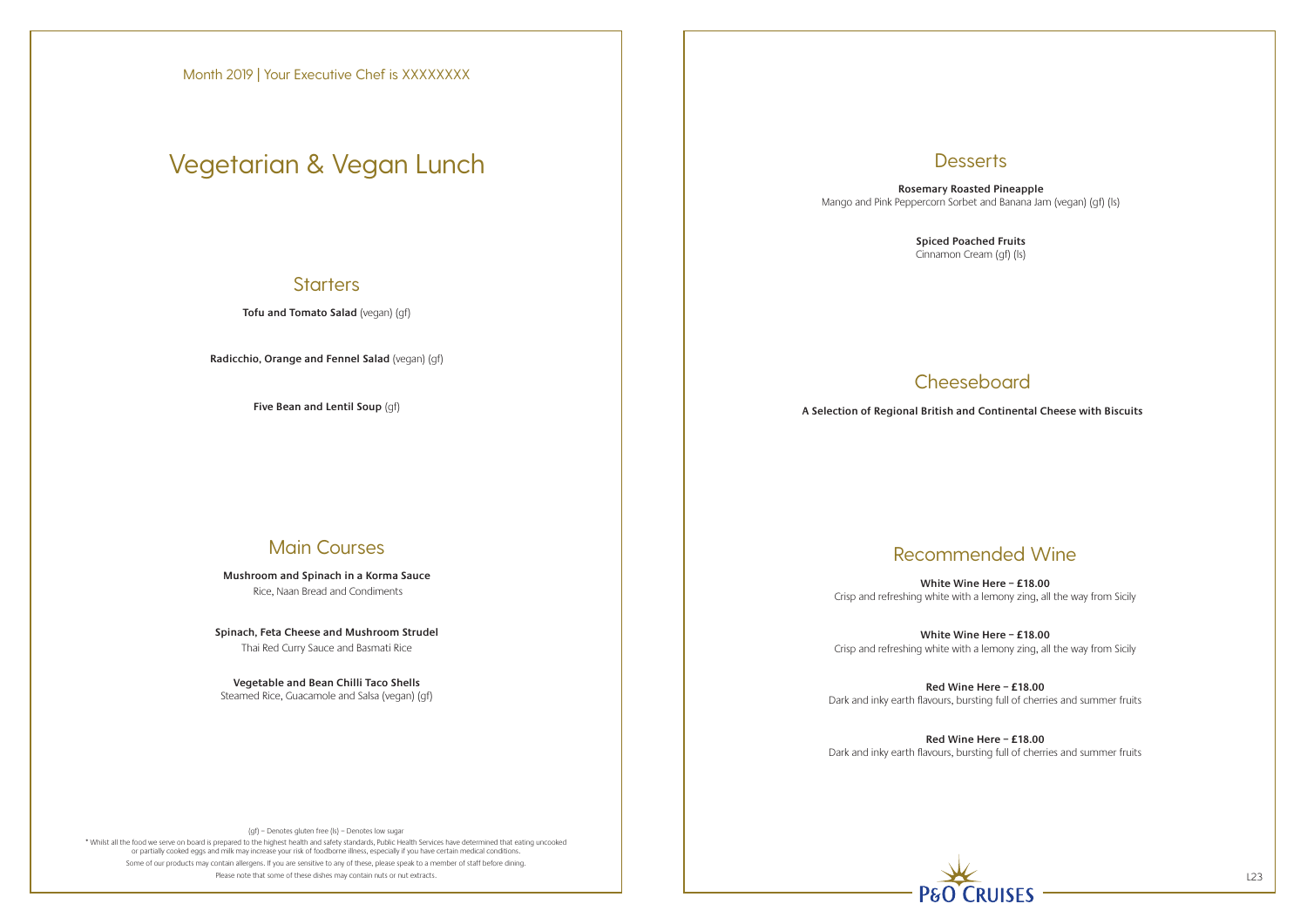\* Whilst all the food we serve on board is prepared to the highest health and safety standards, Public Health Services have determined that eating uncooked or partially cooked eggs and milk may increase your risk of foodborne illness, especially if you have certain medical conditions. Some of our products may contain allergens. If you are sensitive to any of these, please speak to a member of staff before dining. Please note that some of these dishes may contain nuts or nut extracts. L24

### **Desserts**

**Salad of Celery, Artichoke and Hearts of Palm** Fine Herb Vinaigrette (vegan) (gf)

**Roasted Butternut Squash, Apple and Pecan Salad** (vegan) (gf)

**Hot and Sour Soup** (gf)

## Main Courses

**Cannellini Bean and Shallot Stroganoff** Buttered Rice and Roasted Beetroot (gf)

**Portobello Mushroom with Mozzarella** Provencal Vegetables and Tomato Sauce (gf)

**Spiced Lentil and Bean Chilli** Jasmine Rice and Guacamole (vegan) (gf)

**Dark Chocolate and Olive Oil Marquise** Orange Sorbet, Candied Orange and Spiced Syrup (vegan) (gf)

**Blueberry and Yoghurt Cheesecake** (ls)

## **Cheeseboard**

**A Selection of Regional British and Continental Cheese with Biscuits**

Month 2019 | Your Executive Chef is XXXXXXXX

# Vegetarian & Vegan Lunch

### **Starters**

## Recommended Wine

**White Wine Here – £18.00** Crisp and refreshing white with a lemony zing, all the way from Sicily

**White Wine Here – £18.00** Crisp and refreshing white with a lemony zing, all the way from Sicily

**Red Wine Here – £18.00** Dark and inky earth flavours, bursting full of cherries and summer fruits

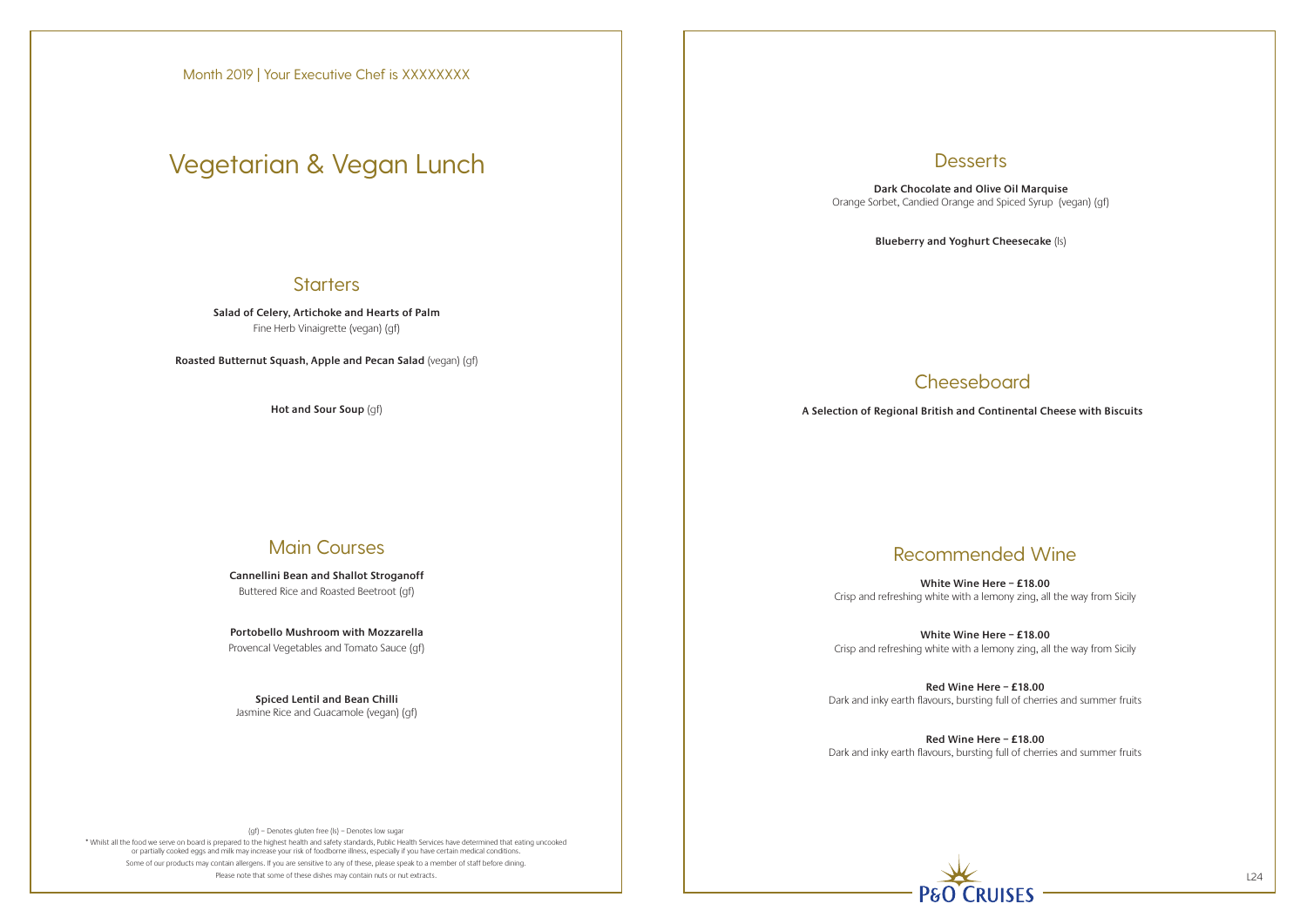\* Whilst all the food we serve on board is prepared to the highest health and safety standards, Public Health Services have determined that eating uncooked or partially cooked eggs and milk may increase your risk of foodborne illness, especially if you have certain medical conditions. Some of our products may contain allergens. If you are sensitive to any of these, please speak to a member of staff before dining. Please note that some of these dishes may contain nuts or nut extracts. L25

### **Desserts**

**Salad of Carrot, Orange and Mixed Leaves** (vegan) (gf)

**Whipped Goat's Cheese and Marinated Tomato** Olive Crumb and Basil (gf)

**Mulligatawny Soup**

## Main Courses

**Vegetable Sushi, Pickled Ginger and Shoyu** Black Garlic and Pickled Ginger (gf)

**Penne Pasta Napolitana**

**Spiced Coconut and Aubergine Bake** Tomato and Caper Dressing (vegan) (gf)

**Summer Pudding** Raspberry Gel and Yoghurt (vegan) (ls)

> **Chocolate Crème Brûlée** Pistachio Cream (gf)

## **Cheeseboard**

**A Selection of Regional British and Continental Cheese with Biscuits**

Month 2019 | Your Executive Chef is XXXXXXXX

# Vegetarian & Vegan Lunch

## **Starters**

## Recommended Wine

**White Wine Here – £18.00** Crisp and refreshing white with a lemony zing, all the way from Sicily

**White Wine Here – £18.00** Crisp and refreshing white with a lemony zing, all the way from Sicily

**Red Wine Here – £18.00** Dark and inky earth flavours, bursting full of cherries and summer fruits

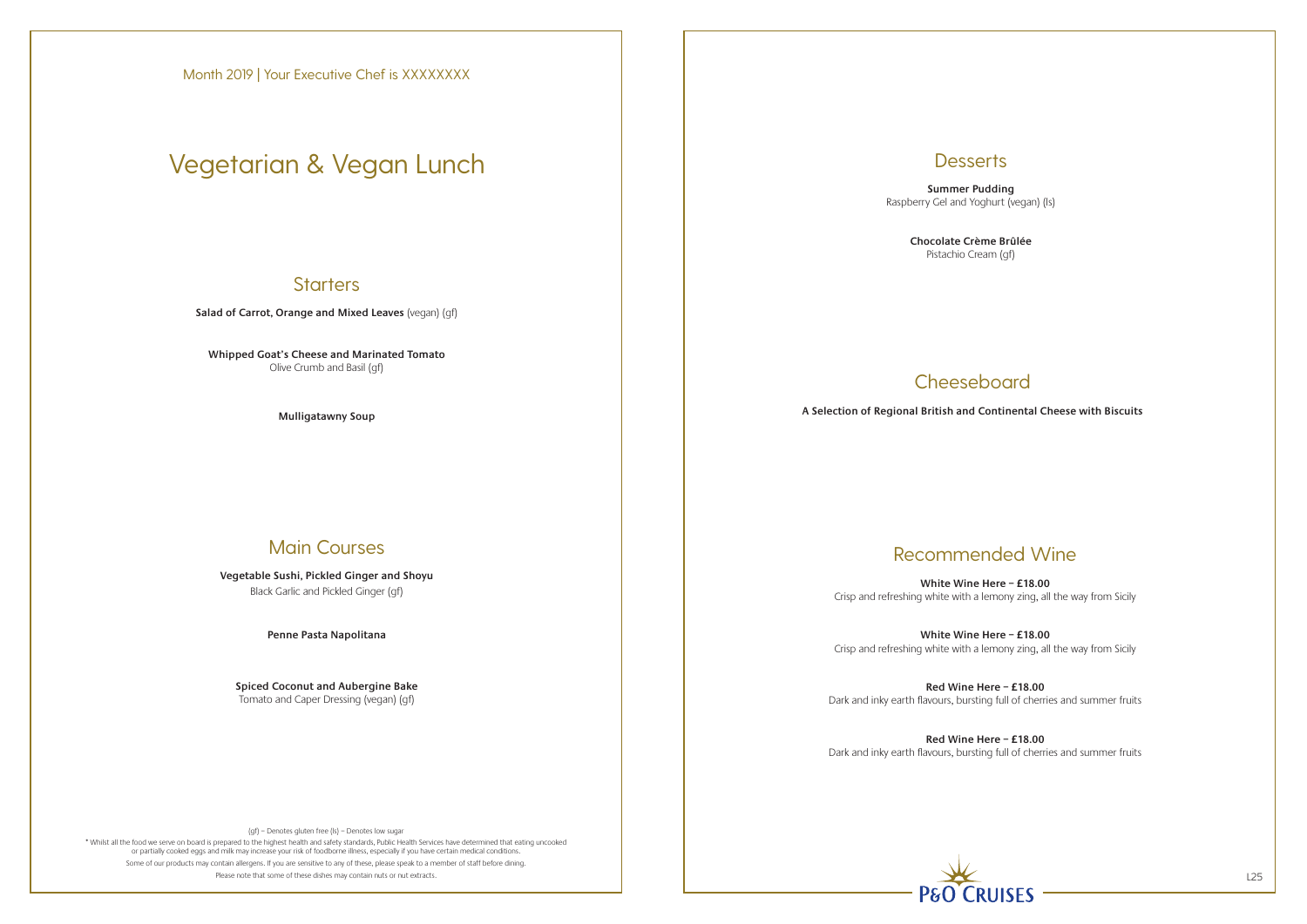\* Whilst all the food we serve on board is prepared to the highest health and safety standards, Public Health Services have determined that eating uncooked or partially cooked eggs and milk may increase your risk of foodborne illness, especially if you have certain medical conditions. Some of our products may contain allergens. If you are sensitive to any of these, please speak to a member of staff before dining. Please note that some of these dishes may contain nuts or nut extracts. L26

### **Desserts**

**Chilled Papaya with Blueberries**  Chilli Coconut Dressing (gf)

 **Salad of Palm Hearts** Spring Onions, Cucumber, Tomatoes and Garden Greens with Dill Dressing (vegan) (gf)

**White Onion and Thyme Soup** (gf)

## Main Courses

**Tempeh Stroganoff Style** Pickled Cucumber and Steamed Rice (gf)

**Chestnut, Spinach and Blue Cheese en Croûte** Apple, Courgette and Grain Mustard Cream

> **Asian Stir-fried Vegetables** Tofu, Brown Rice and Tamari (vegan) (gf)

**Sticky Toffee Cake** Date Purée and Apple Compote (vegan)

**Fruit Salad** (vegan) (gf) (ls)

## **Cheeseboard**

**A Selection of Regional British and Continental Cheese with Biscuits**

Month 2019 | Your Executive Chef is XXXXXXXX

# Vegetarian & Vegan Lunch

### **Starters**

## Recommended Wine

**White Wine Here – £18.00** Crisp and refreshing white with a lemony zing, all the way from Sicily

**White Wine Here – £18.00** Crisp and refreshing white with a lemony zing, all the way from Sicily

**Red Wine Here – £18.00** Dark and inky earth flavours, bursting full of cherries and summer fruits

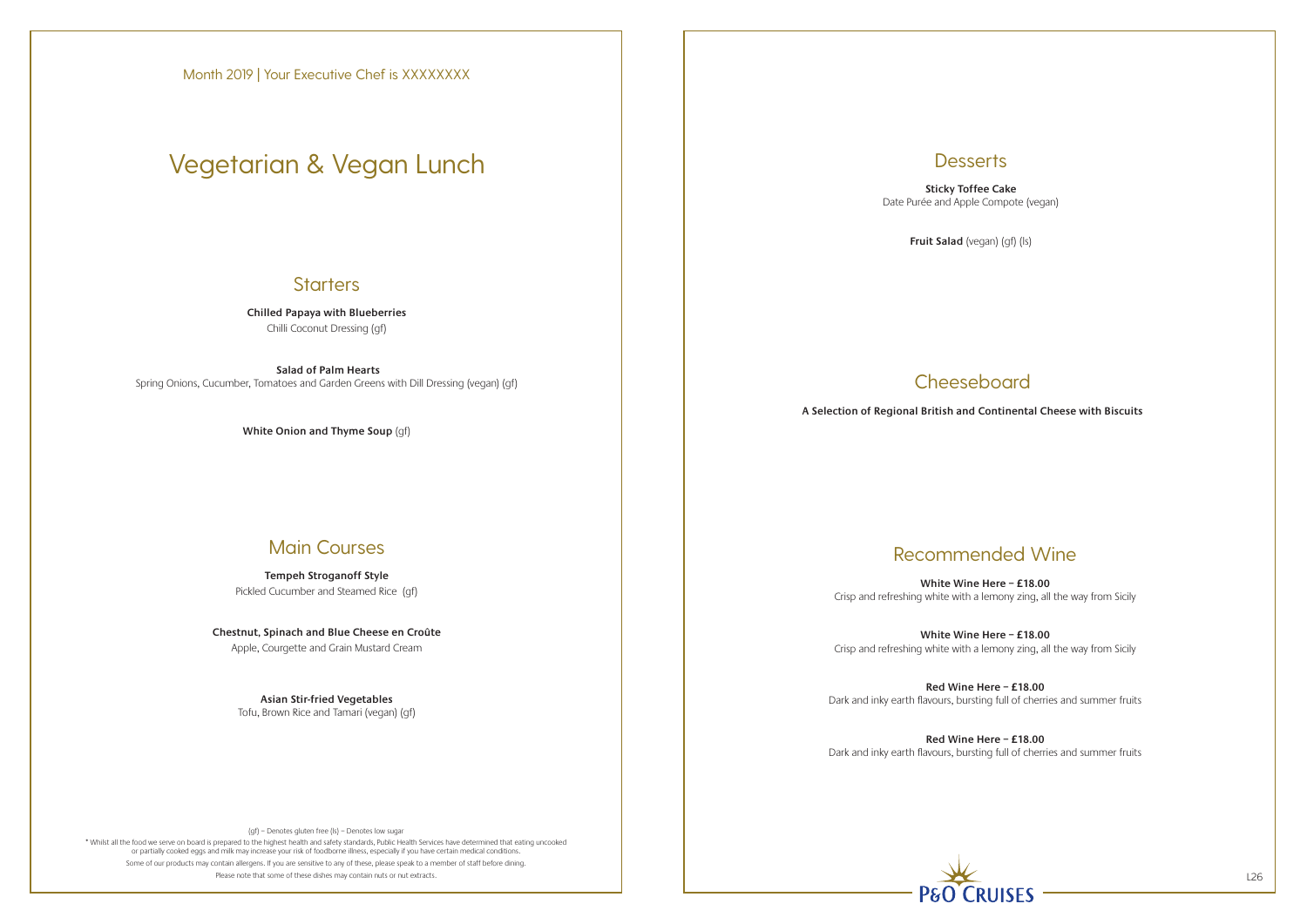\* Whilst all the food we serve on board is prepared to the highest health and safety standards, Public Health Services have determined that eating uncooked or partially cooked eggs and milk may increase your risk of foodborne illness, especially if you have certain medical conditions. Some of our products may contain allergens. If you are sensitive to any of these, please speak to a member of staff before dining. Please note that some of these dishes may contain nuts or nut extracts. L27

## **Desserts**

**Sweet Potato, Roasted Peppers and Endive Salad** Lemon Dressing (vegan) (gf)

**Roasted Beetroot, Feta Cheese and Orange Salad** Mixed Leaves (gf)

> **French Onion Soup** Cheese Crouton

## Main Courses

 **Roasted Cauliflower, Baby Gem Lettuce, Carrot and Broccoli** Potato Crisp (vegan) (gf)

### **Mushroom and Tarragon Strudel**

Baby Vegetables, Grain Mustard and Sherry Vinegar Cream

**Miso Grilled Aubergine** Sticky Rice and Pickled Cucumber Kimchi (vegan) **Lemon, Poppy Seed and Cashew Nut Cheesecake** Blackcurrant Compote (vegan) (ls)

> **Courgette Cake** Cinnamon Mascarpone (gf) (ls)

## **Cheeseboard**

## Recommended Wine

**White Wine Here – £18.00** Crisp and refreshing white with a lemony zing, all the way from Sicily

**White Wine Here – £18.00** Crisp and refreshing white with a lemony zing, all the way from Sicily

**Red Wine Here – £18.00** Dark and inky earth flavours, bursting full of cherries and summer fruits

**Red Wine Here – £18.00** Dark and inky earth flavours, bursting full of cherries and summer fruits



**A Selection of Regional British and Continental Cheese with Biscuits**

# Vegetarian & Vegan Lunch

## **Starters**